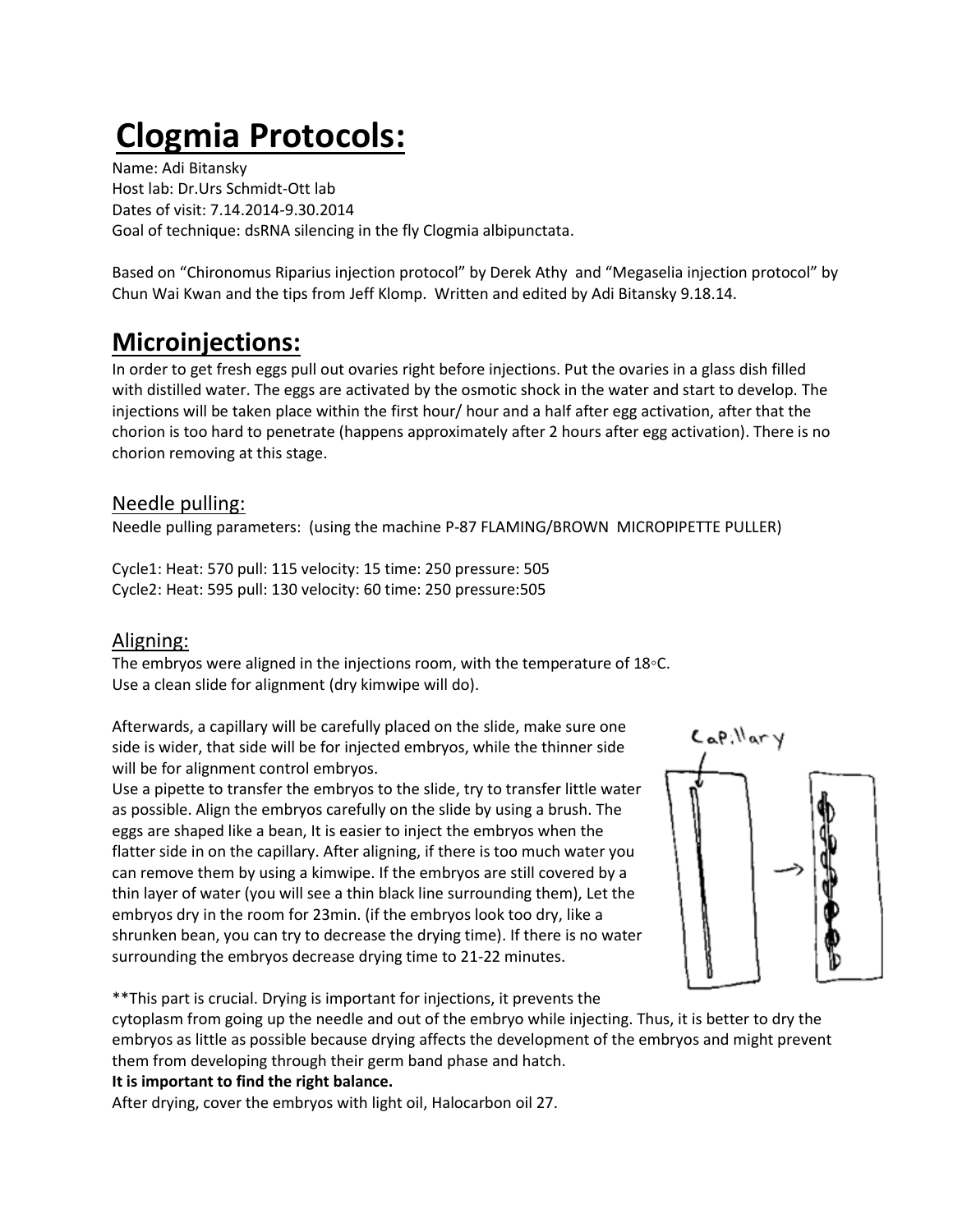### Breaking the needle's tip:

First, load the needle with substance, if you see bubbles in the needle tap it gently until there are no bubbles. Before injections the tip of the needle needs to be broken in order to let substance flow out.

You can try to break the tip in a few ways, you can gently push the needle against the capillary until the tip breaks and you can get substance to flow out, or (that's the one I used) focus on the capillary so you can see two lines on it, carefully place the needle on the top of the capillary, on the edge of the capillary (as shown in the picture). Make sure the needle is in not under or above the capillary but in the middle. Now, move down the slide (don't move the needle itself) and let the needle rub against the capillary until you can get some substance to come out, be gentle and careful. If nothing happens try again. Make sure you are on the right program and the right parameters on the injections machine before injecting.



Now you can finally inject the embryos. (!!!)

#### Injections:

While penetrating the membrane expect a little twitching. This twitching can tell you if you are touching the membrane and if you managed to penetrate through it.

If cytoplasm goes up your needle try to increase the balance pressure in the injection machine. If it doesn't help, it might mean that your embryos are not dry enough or that the hole in the tip of your needle it too big.

To prevent the needle from clogging, after every injected embryo, inject some substance out on the slide. If the needle gets clogged try using vent (looks like an arrow on the machine's screen  $\longrightarrow$ ) and empty the needle from whatever clogged it.

The size of the droplet: (the arrow is the needle)  $\rightarrow \infty$ 

After injections, place the slide in a plastic box layered with a wet kimwipe. Make sure the embryos are in a moisture environment and in a room of 25◦C.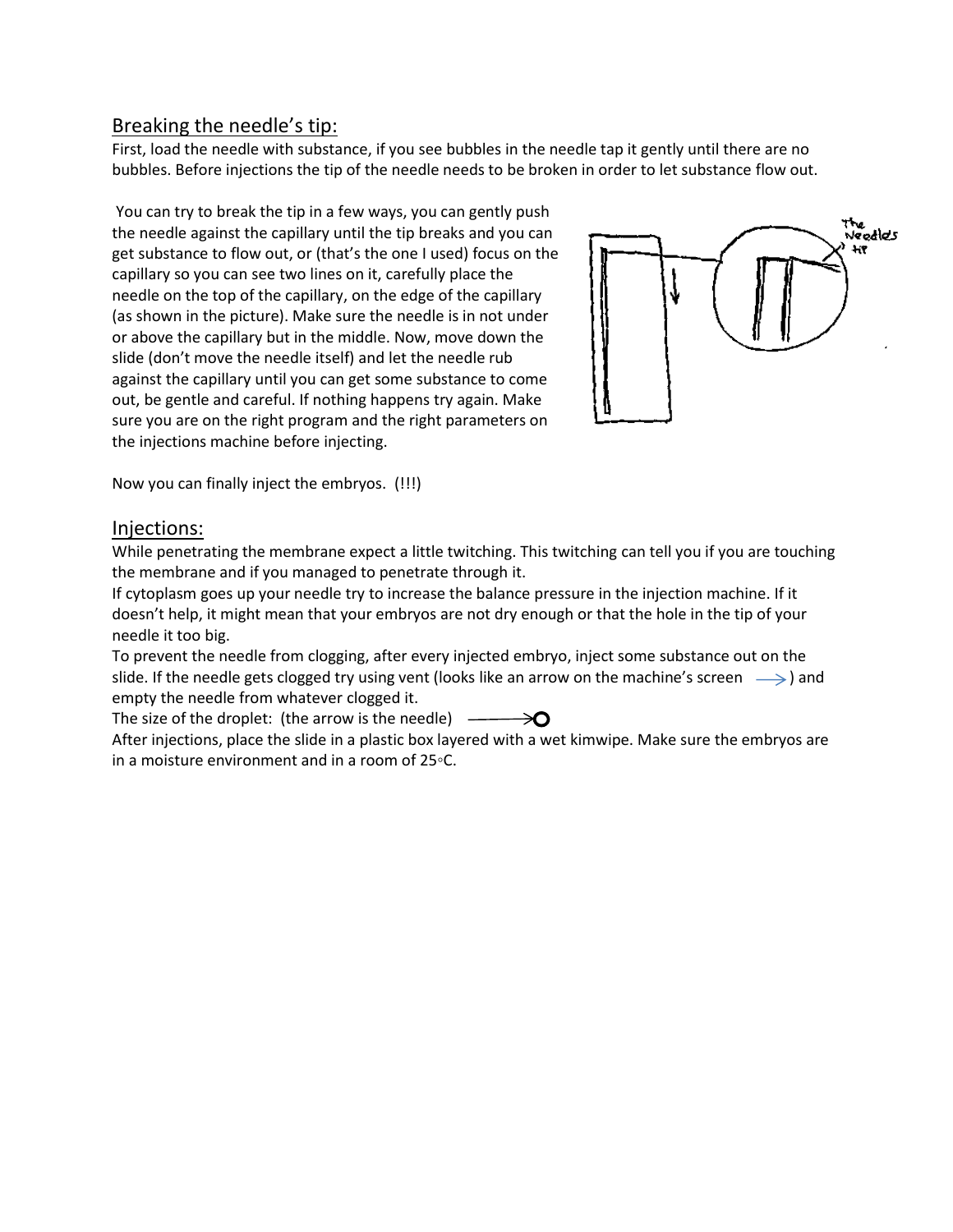### **Fixation after injections:**

When the embryos reach the wanted stage carefully move them away from the capillary by using a brush.

Collect the wanted embryos on one side of the slide.

Then, go to the fume hood.

Place the slide in a glass dish so the side with the wanted embryos is in it.

Pipette n-Heptane to wash the embryos away from the slide into the dish. Continue until the wanted embryos are all in the dish. (If the embryos stick to the slide use a brush and gently remove them from the slide)

Wash the embryos three times with n-heptane (in order to wash out the oil) Wash three times with PBT

#### Chorion removal:

Remove PBT completely.

Add 10% bleach and wait 3:30-4 minutes, until you see at least one empty chorion (use a . Wash 5 times with distilled water.

#### Fixing:\*

After dechorionating, remove distilled water from dish (leave enough water that will allow you to collect the embryos with a pipette).

Collect the embryos with a pipette.

Add the embryos to a 1.5ml tube with a freshly made fixative 4% (950 µl substance) incubated with light rocking or on wheel (40 minutes).

Heptane and fixative are removed completely and 500 µl fresh n-heptane and 500 µl of methanol (in this order) are added to the embryos.

The tube is shaken vigorously for 30 seconds, most of the embryos sink to the bottom. Note: if vitelline membrane needs to stay intact simply wash with methanol after fixation. If vitelline membrane continues to cause trouble consider temperature shocking during the first two methanol steps (add -80 MeOH and transfer with lid open to 60°C water bath for 60 seconds).

All solution is removed and the remaining embryos are washed three times with methanol. Fixed embryos are stored at -20 °C.

\* Based on:

Fixation of Blastoderm Stage Embryos for Whole Mount in situ Hybridization Sean Ferguson, Schmidt-Ott lab protocol (Clogmia fixation) Kosman, D et al. (2004) Science. 305 (5685):846. (Drosophila fixation)